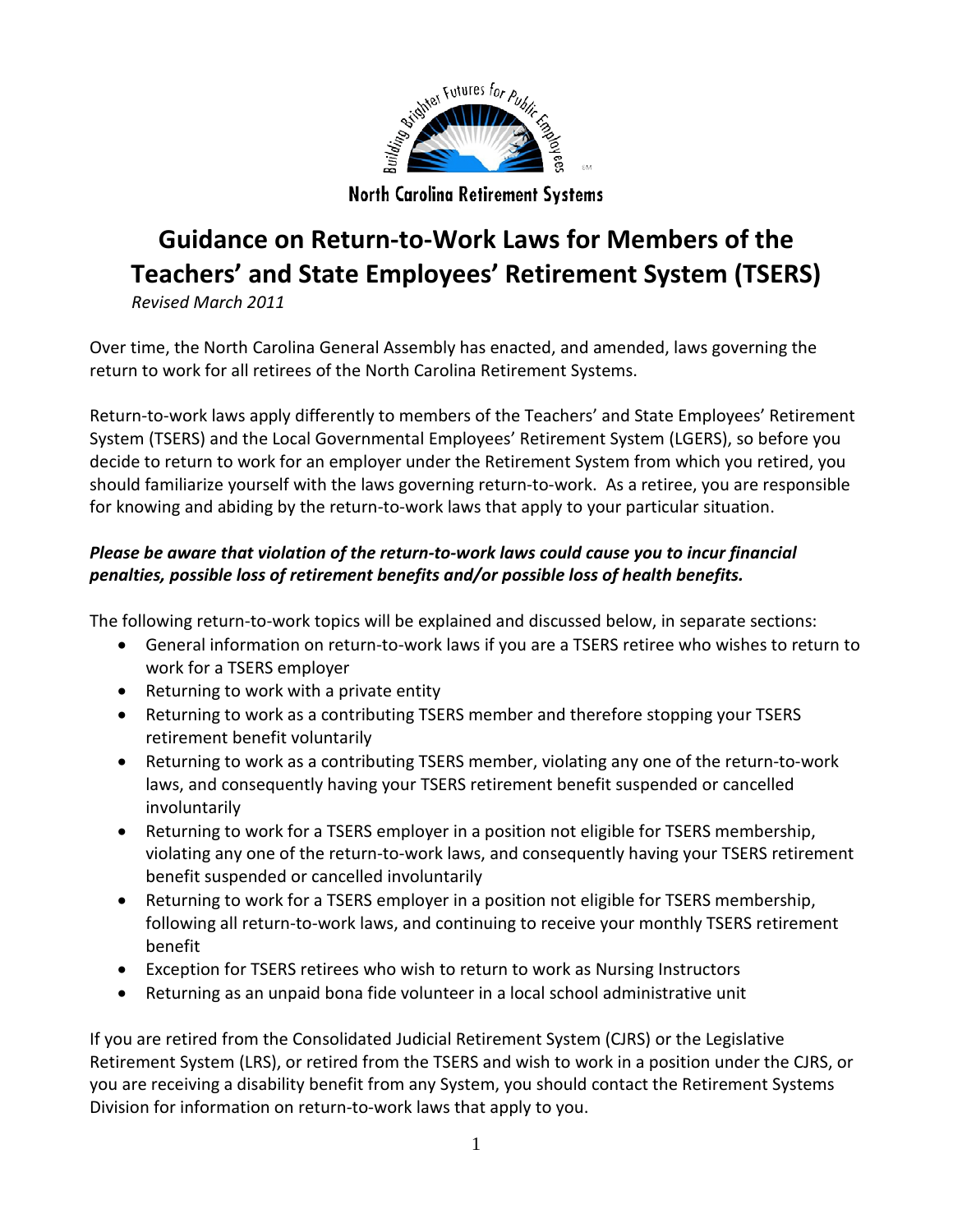## **General Information on Return-to-Work Laws if you are a TSERS Retiree who Wishes to Return to Work for a TSERS Employer**

#### *If you retired under the TSERS on or after November 1, 2005, you must be retired at least six months before performing any services for a TSERS employer in any capacity (except as an unpaid bona fide volunteer in a local school administrative unit as described on page 4).*

If you perform any services for a TSERS employer (except as an unpaid bona fide volunteer in a local school administrative unit) before the end of the mandatory six-month waiting period, your TSERS retirement benefit must be cancelled and all TSERS retirement benefits paid to you must be repaid to the Retirement System. Establishing a pre-existing agreement for post-retirement employment with a TSERS employer is prohibited and will cause retroactive revocation of retirement benefits, as well. Please note that your State-provided health insurance also must be cancelled if your retirement benefit is cancelled.

If you return to work with a TSERS employer in a position that does not require membership in the TSERS, you are subject to the earnings restrictions below. You can earn whichever is greater:

- 50% of your gross pre-retirement salary (excluding termination payments) or
- \$29,280.00 (for 2011).

The above amounts are adjusted annually on January 1 according to the Consumer Price Index, which is a national measure of increase in the cost of living from one year to the next. These earnings restrictions apply for the 12 months immediately following retirement and for each calendar year following the year of retirement.

#### **I. Returning to Work with a Private Entity**

If you are employed with a private-sector agency or a government agency that does not participate in the TSERS (i.e. federal government, local government, or another state government that does not participate in this Retirement System), your TSERS retirement benefit will continue uninterrupted until your death. In other words, the return-to-work laws do not restrict you from gaining employment in general, but rather these laws place certain restrictions on you if you return to work with an agency participating in the TSERS.

However, if you return to work for a private entity, such as a temporary agency or a Limited Liability Corporation (LLC), which then assigns or "leases" you back to a TSERS employer, you will be subject to the return-to-work laws when such an arrangement is merely a pass-through arrangement or is seen as an attempt to circumvent the applicable return-to-work laws. Please refer to Sections III and IV below.

## **II. Returning to Work as a Contributing TSERS Member and Therefore Stopping Your TSERS Retirement Benefit Voluntarily**

If you go back to work in a regular contributing TSERS position which requires you to be a permanent employee who works at least 30 hours per week for nine months per year, your TSERS retirement benefit must be suspended the month following the month in which you return to work, and you will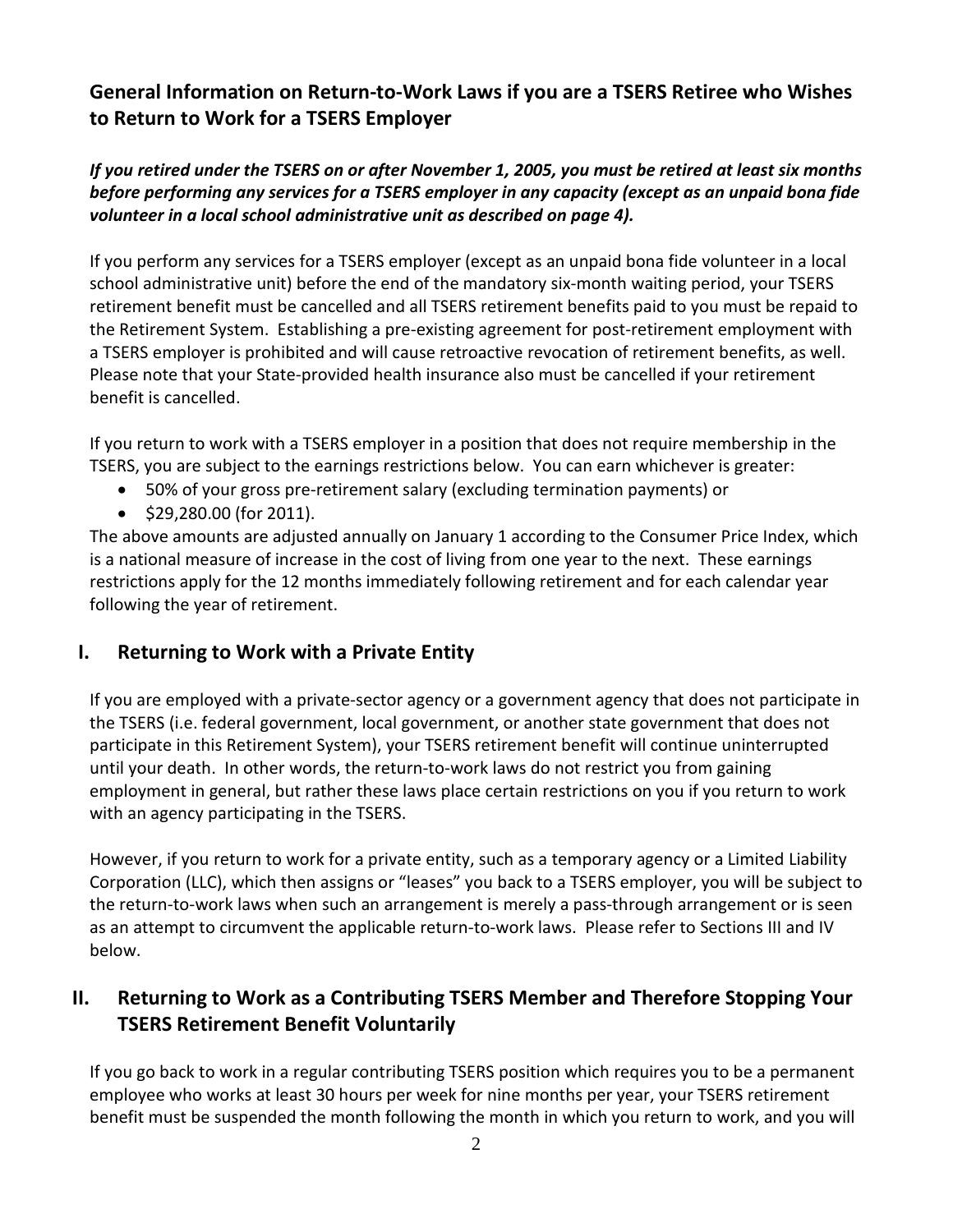again be a contributing member of the TSERS in the month in which you are restored to service. When you are no longer employed by a participating TSERS agency, your TSERS retirement benefits may be reinstated. However, you must re-apply for retirement.

# **III. Returning to Work as a Contributing TSERS Member, Violating any One of the Return-to-Work Laws, and Consequently Having your TSERS Benefit Suspended or Cancelled Involuntarily**

If the Retirement System is not notified immediately upon your return to work in a position in which you should have become a contributing TSERS member, all TSERS benefits paid to you beginning with the month following the month you returned to TSERS employment must be repaid to the Retirement System. You can choose to go back to work in any position at an agency that participates in the TSERS at any time, but if you work in a TSERS position which requires you to be a permanent employee who works at least 30 hours per week for nine months per year, your TSERS retirement benefit must be stopped on the first day of the month following the month of reemployment and you must again become a contributing member of the TSERS in the month in which you are restored to service. When you are no longer employed by a participating TSERS agency, your TSERS retirement benefits may be reinstated. However, you must re-apply for retirement.

# **IV. Returning to Work for a TSERS Employer in a Position Not Eligible for TSERS Membership, Violating any One of the Return-to-Work Laws, and Consequently Having Your TSERS Retirement Benefit Suspended or Cancelled Involuntarily**

If you abide by the waiting period rules but exceed the earnings limitation, your TSERS retirement benefit must be suspended on the first day of the month following the month in which you exceeded the earnings limitation and will remain suspended for the remainder of that calendar year. Your TSERS benefit will be reinstated on January 1 of the following year. If you do not inform the Retirement System at the time you exceed your earnings limitation, your TSERS retirement benefit will be retroactively suspended to the effective date of the violation once notice is received, and all TSERS retirement benefits paid during this period must be repaid to the Retirement System. If the period of time that you are in violation of the return-to-work laws is extensive, the amount required to be repaid will be extensive as well. Again, it is important to note that your State-provided health insurance will be cancelled during the period of time your TSERS retirement benefit is suspended.

## **V. Returning to Work for a TSERS Employer in a Position Not Eligible for TSERS Membership, Following all Return-to-Work Laws, and Continuing to Receive your Monthly TSERS Benefit**

If you are not in violation of the return-to-work laws, you will receive your monthly TSERS retirement benefit as well as a paycheck from your new TSERS position. In order for you to continue receiving your monthly TSERS benefit, you must be reemployed on a part-time, interim, temporary, or contractual basis, or otherwise perform services on any basis that does not require membership in the TSERS. You will be subject to return-to-work laws based on the nature of the particular work you perform for a participating TSERS employer, regardless of your job classification or your technical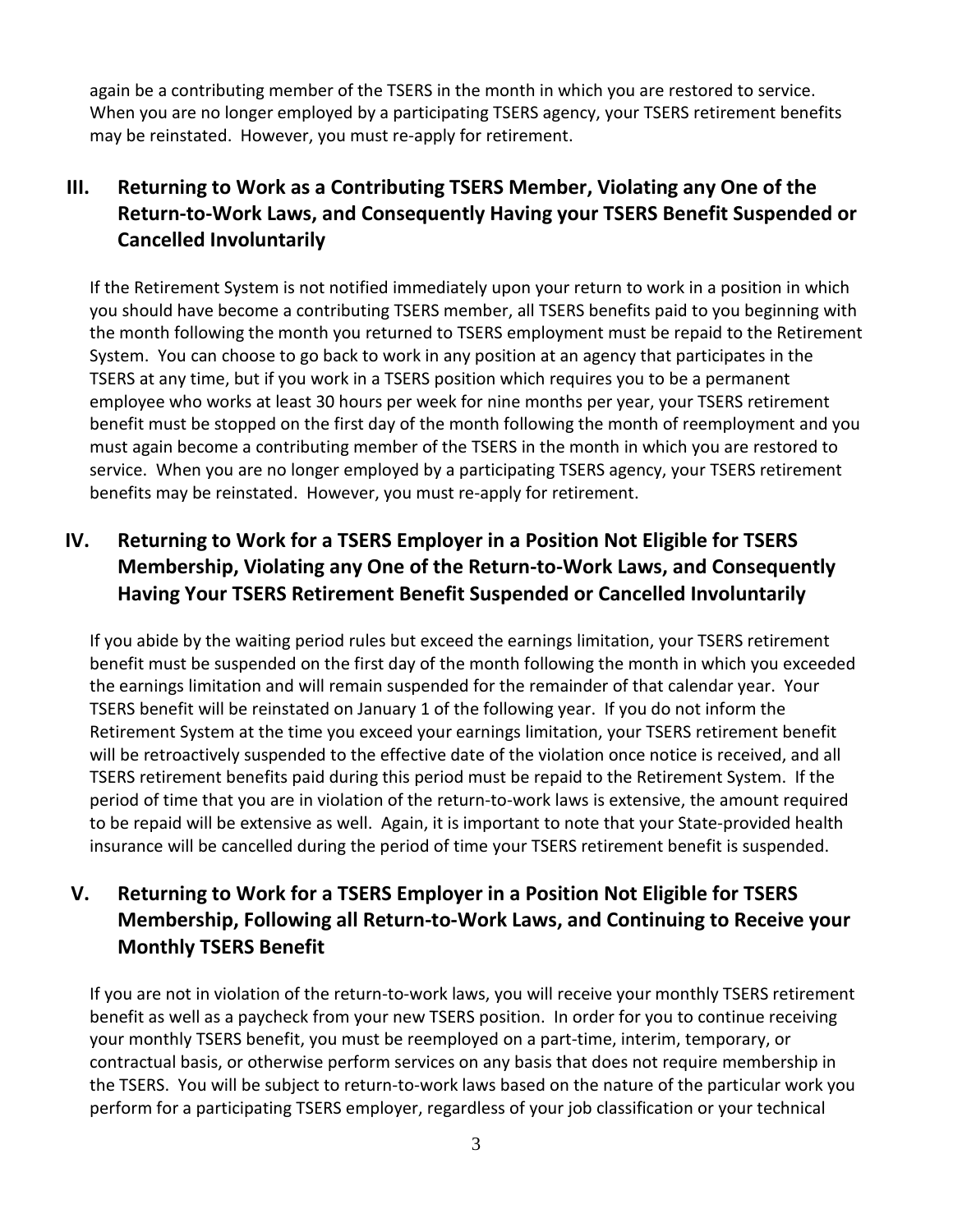employment status (which may include being assigned work for a participating employer by a private company such as a temporary agency, or working for a limited liability corporation).

Please note that temporary and interim employment positions with a TSERS employer should have set employment ending dates; otherwise, these positions may not be considered to be temporary or interim. As long as you are reemployed with a TSERS employer in a position that does not require membership in the TSERS, you will not pay any contributions into the Retirement System and, as such, will not accrue any new service credit, and will not get the benefits of a "second retirement."

## **Exception for TSERS Retirees Who Wish to Return to Work as Nursing Instructors**

If you are a TSERS retiree who retired on or before June 1, 2009 with a reduced or unreduced benefit, or if you retire on or after July 1, 2009 with an unreduced benefit, and you wish to return to work as a nursing instructor exempt from the earnings limitations and continue to receive your monthly TSERS benefit, you may do so provided you meet **all** of the following conditions:

- you have a six-month separation from service under the TSERS immediately preceding your return to employment as a nursing instructor, during which time no work is performed in any capacity with a State-supported community college or university;
- you return to work as a nursing instructor for a maximum of three years in a permanent fulltime position, or a part-time position that exceeds fifty percent of the workweek, in a certified nursing program at a State-supported community college or university;
- you have been certified by your North Carolina Community College System or University of North Carolina System employer to teach as a nursing instructor; and
- your employer has certified to the TSERS that it has a shortage of qualified nursing instructors and has met all required conditions of making a good faith effort to hire non-retirees as nursing instructors.

Unless legislation extends this reemployment exception for nursing instructors, these provisions are in effect through June 30, 2013.

#### **Returning as an Unpaid Bona Fide Volunteer in a Local School Administrative Unit**

Effective March 26, 2009, as a TSERS retiree, you may return to service as an unpaid bona fide volunteer in a local school administrative unit during the first six months after your effective retirement date without affecting your TSERS retirement benefits. This volunteer service cannot be paid, cannot be holding a paid position open or helping you secure paid work in the future, and must be work that would typically be done by a volunteer.

If you wish to volunteer a few hours a week selling concessions at an athletic game or assisting with fundraisers, among other activities, you may do so in the first six months following retirement. You cannot volunteer as a classroom teacher, for example, to hold a job open for the first six months after retirement, as that would violate both federal law and state statutes [G.S. § 135-1(20)] prohibiting an "intent or agreement, express or implied, to return to service."

Volunteering is not employment; therefore, you cannot volunteer to fill a vacancy that is normally a paid position. The volunteer work must be performed without promise or expectation of